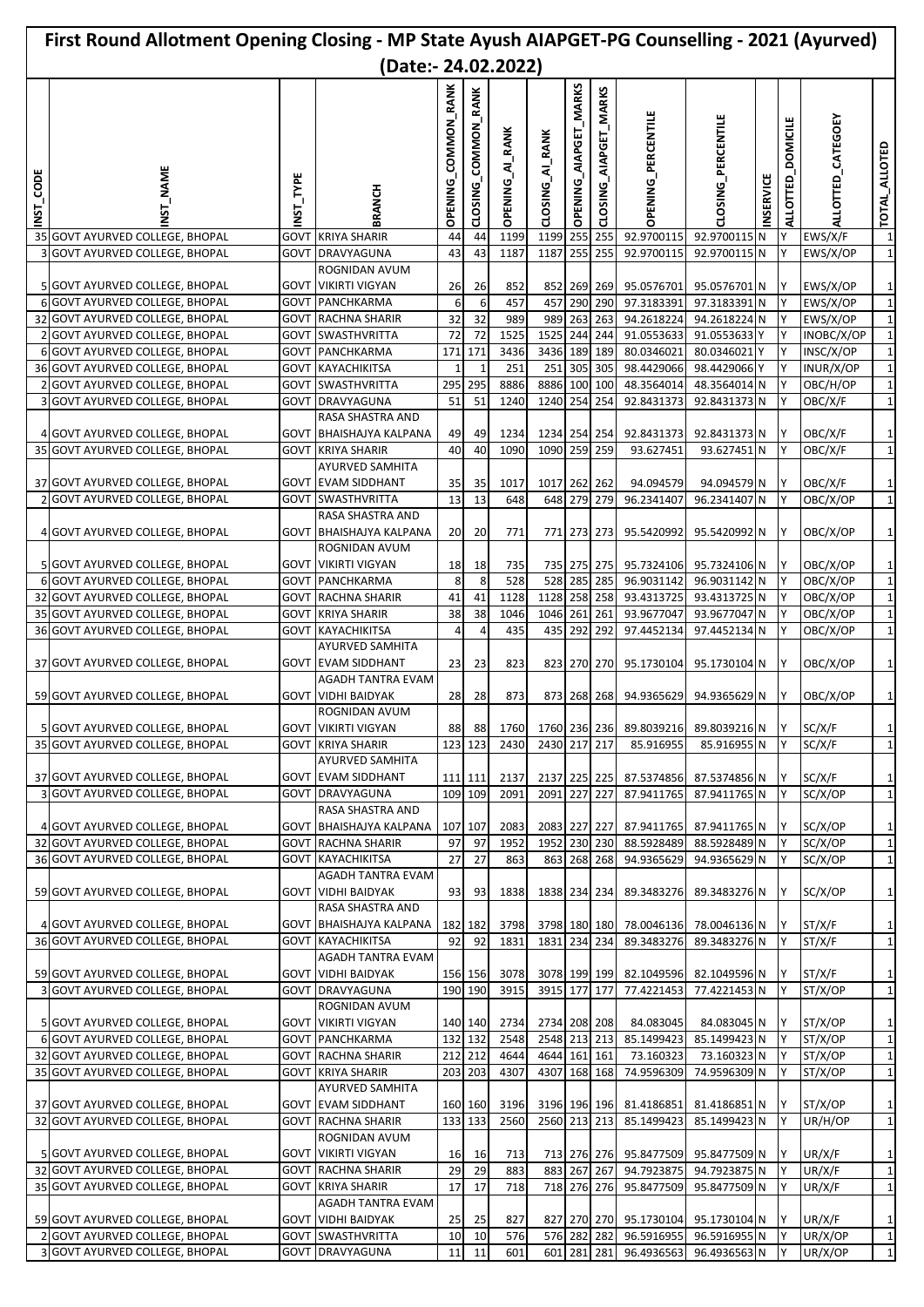| <b>INST_CODE</b> | NST_NAME                                                                                 | NST_TYPE     | BRANCH                                         | OPENING_COMMON_RANK | COMMON_RANK<br>CLOSING | OPENING_AI_RANK | CLOSING_AI_RANK | OPENING_AIAPGET_MARKS  | AIAPGET_MARKS<br>CLOSING | OPENING_PERCENTILE       | CLOSING_PERCENTILE           | <b>NSERVICE</b> | <b>DOMICILE</b><br><b>ALLOTTED</b> | ALLOTTED_CATEGOEY   | TOTAL_ALLOTED              |
|------------------|------------------------------------------------------------------------------------------|--------------|------------------------------------------------|---------------------|------------------------|-----------------|-----------------|------------------------|--------------------------|--------------------------|------------------------------|-----------------|------------------------------------|---------------------|----------------------------|
|                  | 4 GOVT AYURVED COLLEGE, BHOPAL                                                           | GOVT         | RASA SHASTRA AND<br><b>BHAISHAJYA KALPANA</b>  | 12                  | 12                     | 615             |                 | 615 280 280            |                          | 96.3321799               | 96.3321799 N                 |                 | Υ                                  | UR/X/OP             | $\mathbf{1}$               |
|                  |                                                                                          |              | ROGNIDAN AVUM                                  |                     |                        |                 |                 |                        |                          |                          |                              |                 |                                    |                     |                            |
|                  | 5 GOVT AYURVED COLLEGE, BHOPAL<br>6 GOVT AYURVED COLLEGE, BHOPAL                         | GOVT<br>GOVT | <b>VIKIRTI VIGYAN</b><br>PANCHKARMA            | 15<br>5             | 15<br>5                | 704<br>437      | 437             | 704 276 276<br>292 292 |                          | 95.8477509<br>97.4452134 | 95.8477509 N<br>97.4452134 N |                 | Y<br>Y                             | UR/X/OP<br>UR/X/OP  | $\mathbf 1$<br>$\mathbf 1$ |
|                  | 32 GOVT AYURVED COLLEGE, BHOPAL                                                          | <b>GOVT</b>  | <b>RACHNA SHARIR</b>                           | 21                  | 21                     | 793             | 793             | 272                    | 272                      | 95.4094579               | 95.4094579 N                 |                 | Y                                  | UR/X/OP             | $\mathbf{1}$               |
|                  | 36 GOVT AYURVED COLLEGE, BHOPAL                                                          |              | <b>GOVT KAYACHIKITSA</b>                       | $\overline{2}$      | $\overline{2}$         | 321             |                 | 321 300 300            |                          | 98.0392157               | 98.0392157 N                 |                 | Y                                  | UR/X/OP             | $\mathbf 1$                |
|                  |                                                                                          |              | AYURVED SAMHITA                                |                     |                        |                 |                 |                        |                          |                          |                              |                 |                                    |                     |                            |
|                  | 37 GOVT AYURVED COLLEGE, BHOPAL                                                          |              | <b>GOVT EVAM SIDDHANT</b><br>AGADH TANTRA EVAM | 22                  | 22                     | 821             |                 |                        |                          | 821 270 270 95.1730104   | 95.1730104 N                 |                 | Y                                  | UR/X/OP             | $\mathbf 1$                |
|                  | 59 GOVT AYURVED COLLEGE, BHOPAL                                                          |              | <b>GOVT VIDHI BAIDYAK</b>                      | 19                  | 19                     | 759             |                 | 759 273 273            |                          | 95.5420992               | 95.5420992 N                 |                 |                                    | UR/X/OP             | $\mathbf 1$                |
|                  | 58 GOVT AYURVED COLLEGE, GWALIOR                                                         | GOVT         | <b>KRIYA SHARIR</b>                            | 54                  | 54                     | 1314            | 1314            | 251 251                |                          | 92.3298731               | 92.3298731 N                 |                 | Y                                  | OBC/X/OP            | $\mathbf 1$                |
|                  | 58 GOVT AYURVED COLLEGE, GWALIOR                                                         | GOVT         | <b>KRIYA SHARIR</b>                            | 122                 | 122                    | 2339            | 2339            | 220 220                |                          | 86.4417532               | 86.4417532 N                 |                 | Y                                  | SC/X/OP             | $\mathbf 1$                |
|                  | 58 GOVT AYURVED COLLEGE, GWALIOR                                                         | <b>GOVT</b>  | <b>KRIYA SHARIR</b>                            |                     | 218 218                | 4908            | 4908 156 156    |                        |                          | 71.5109573               | 71.5109573 N                 |                 | Y                                  | ST/X/OP             | $\mathbf{1}$               |
|                  | 58 GOVT AYURVED COLLEGE, GWALIOR                                                         | <b>GOVT</b>  | <b>KRIYA SHARIR</b>                            | 34                  | 34                     | 1009            | 1009            | 262 262                |                          | 94.094579                | 94.094579 N                  |                 | Υ                                  | UR/X/OP             | $\mathbf 1$                |
|                  | 1 GOVT AYURVED COLLEGE, REWA                                                             |              | AYURVED SAMHITA<br><b>GOVT EVAM SIDDHANT</b>   | 37                  | 37                     | 1037            | 1037 261 261    |                        |                          | 93.9677047               | 93.9677047 N                 |                 | ΙY                                 | OBC/X/OP            | $\mathbf 1$                |
|                  |                                                                                          |              | AYURVED SAMHITA                                |                     |                        |                 |                 |                        |                          |                          |                              |                 |                                    |                     |                            |
|                  | 1 GOVT AYURVED COLLEGE, REWA                                                             |              | <b>GOVT EVAM SIDDHANT</b>                      |                     | 148 148                | 2856            | 2856 205 205    |                        |                          | 83.3679354               | 83.3679354 N                 |                 | Y                                  | SC/X/OP             | $\mathbf 1$                |
|                  |                                                                                          |              | AYURVED SAMHITA                                |                     |                        |                 |                 |                        |                          |                          |                              |                 |                                    |                     |                            |
|                  | 1 GOVT AYURVED COLLEGE, REWA                                                             |              | <b>GOVT EVAM SIDDHANT</b>                      |                     | 197 197                | 4134            | 4134 172 172    |                        |                          | 76.0726644               | 76.0726644 N                 |                 | I٢                                 | ST/X/OP             | $\mathbf{1}$               |
|                  | 1 GOVT AYURVED COLLEGE, REWA                                                             |              | AYURVED SAMHITA<br><b>GOVT EVAM SIDDHANT</b>   | 33                  | 33                     | 993             |                 | 993 263 263            |                          | 94.2618224               | 94.2618224 N                 |                 | Y                                  | UR/X/F              | $\mathbf 1$                |
|                  |                                                                                          |              | AYURVED SAMHITA                                |                     |                        |                 |                 |                        |                          |                          |                              |                 |                                    |                     |                            |
|                  | 1 GOVT AYURVED COLLEGE, REWA                                                             |              | <b>GOVT EVAM SIDDHANT</b>                      | 24                  | 24                     | 825             |                 |                        |                          | 825 270 270 95.1730104   | 95.1730104 N                 |                 | Y                                  | UR/X/OP             | $\mathbf{1}$               |
|                  | 38 GOVT AYURVED COLLEGE, UJJAIN                                                          |              | GOVT DRAVYAGUNA                                | 45                  | 45                     | 1225            | 1225 254 254    |                        |                          | 92.8431373               | 92.8431373 N                 |                 | Y                                  | EWS/X/OP            | $\mathbf 1$                |
|                  | 39 GOVT AYURVED COLLEGE, UJJAIN                                                          | <b>GOVT</b>  | <b>KAYACHIKITSA</b>                            | 78                  | 78                     | 1599            | 1599            | 241 241                |                          | 90.6286044               | 90.6286044 Y                 |                 | Y                                  | INUR/X/OP           | $\mathbf{1}$               |
|                  | 38 GOVT AYURVED COLLEGE, UJJAIN                                                          | GOVT         | DRAVYAGUNA                                     | 36                  | 36                     | 1034            | 1034 261 261    |                        |                          | 93.9677047               | 93.9677047 N                 |                 | Υ                                  | OBC/X/OP            | $\mathbf 1$                |
|                  | 39 GOVT AYURVED COLLEGE, UJJAIN                                                          | GOVT         | <b>KAYACHIKITSA</b>                            | 9                   | 9<br>113 113           | 541<br>2150     | 541<br>2150 225 | 284                    | 284<br>225               | 96.805075<br>87.5374856  | 96.805075 N<br>87.5374856 N  |                 | Υ<br>Υ                             | OBC/X/OP<br>SC/X/OP | $\mathbf 1$<br>$\mathbf 1$ |
|                  | 40 GOVT AYURVED COLLEGE, UJJAIN<br>38 GOVT AYURVED COLLEGE, UJJAIN                       | GOVT<br>GOVT | <b>RACHNA SHARIR</b><br>DRAVYAGUNA             |                     | 205 205                | 4396            | 4396 166 166    |                        |                          | 74.4809689               | 74.4809689 N                 |                 | Y                                  | ST/X/OP             | $\mathbf 1$                |
|                  | 40 GOVT AYURVED COLLEGE, UJJAIN                                                          | GOVT         | <b>RACHNA SHARIR</b>                           | 31                  | 31                     | 956             | 956             | 264                    | 264                      | 94.3944637               | 94.3944637 N                 |                 | Y                                  | UR/X/F              | $\mathbf{1}$               |
|                  | 38 GOVT AYURVED COLLEGE, UJJAIN                                                          | GOVT         | DRAVYAGUNA                                     | 30                  | 30                     | 945             | 945             | 265                    | 265                      | 94.4982699               | 94.4982699 N                 |                 | Υ                                  | UR/X/OP             | $\mathbf 1$                |
|                  | 39 GOVT AYURVED COLLEGE, UJJAIN                                                          |              | <b>GOVT KAYACHIKITSA</b>                       | $\overline{7}$      | 71                     | 515             |                 |                        |                          | 515 286 286 96.9780854   | 96.9780854 N                 |                 |                                    | UR/X/OP             | $\mathbf{1}$               |
|                  | MANSAROVAR AYURVED MEDICAL COLLEGE PRIVA STREE ROG EVAM                                  |              |                                                |                     |                        |                 |                 |                        |                          |                          |                              |                 |                                    |                     |                            |
|                  | 62 AND RESEARCH CENTER BHOPAL<br>MANSAROVAR AYURVED MEDICAL COLLEGE PRIVA STREE ROG EVAM | TE           | PRASUTI TANTRA                                 |                     | 142 142                | 2780            | 2780 207 207    |                        |                          | 83.8754325               | 83.8754325 N                 |                 |                                    | EWS/X/OP            | $\mathbf 1$                |
|                  | 62 AND RESEARCH CENTER BHOPAL                                                            | TE           | PRASUTI TANTRA                                 |                     | 231 231                | 5382            | 5382 147 147    |                        |                          | 68.7370242               | 68.7370242 Y                 |                 | Y                                  | INOBC/X/OP          | $\mathbf{1}$               |
|                  | MANSAROVAR AYURVED MEDICAL COLLEGE PRIVA                                                 |              |                                                |                     |                        |                 |                 |                        |                          |                          |                              |                 |                                    |                     |                            |
|                  | 61 AND RESEARCH CENTER BHOPAL                                                            | TE           | SHALAKYA TANTRA                                | 172 172             |                        | 3463            | 3463 188 188    |                        |                          | 79.8212226               | 79.8212226 Y                 |                 | Υ                                  | INUR/X/OP           | $\mathbf{1}$               |
|                  | MANSAROVAR AYURVED MEDICAL COLLEGE PRIVA                                                 |              |                                                |                     |                        |                 |                 |                        |                          |                          |                              |                 |                                    |                     |                            |
|                  | 61 AND RESEARCH CENTER BHOPAL<br>MANSAROVAR AYURVED MEDICAL COLLEGE PRIVA STREE ROG EVAM | TE           | SHALAKYA TANTRA                                |                     | 168 168                | 3292            | 3292 193 193    |                        |                          | 80.8419839               | 80.8419839 N                 |                 | Y                                  | OBC/X/F             | $\mathbf 1$                |
|                  | 62 AND RESEARCH CENTER BHOPAL                                                            | TE           | PRASUTI TANTRA                                 | 73                  | 73                     | 1549            | 1549 244 244    |                        |                          | 91.0553633               | 91.0553633 N                 |                 |                                    | OBC/X/OP            | $\mathbf 1$                |
|                  | MANSAROVAR AYURVED MEDICAL COLLEGE PRIVA                                                 |              | <b>AYURVED SAMHITA</b>                         |                     |                        |                 |                 |                        |                          |                          |                              |                 |                                    |                     |                            |
|                  | 63 AND RESEARCH CENTER BHOPAL                                                            | TE           | <b>EVAM SIDDHANT</b>                           |                     | 214 214                | 4700            | 4700 160 160    |                        |                          | 72.739331                | 72.739331 N                  |                 | Y                                  | OBC/X/OP            | $\mathbf 1$                |
|                  | MANSAROVAR AYURVED MEDICAL COLLEGE PRIVA STREE ROG EVAM                                  |              |                                                |                     |                        |                 |                 |                        |                          |                          |                              |                 |                                    |                     |                            |
|                  | 62 AND RESEARCH CENTER BHOPAL                                                            | TE           | PRASUTI TANTRA                                 |                     | 249 249                | 6306            | 6306 132 132    |                        |                          | 63.3160323               | 63.3160323 N                 |                 | Υ                                  | SC/X/OP             | $\mathbf 1$                |
|                  | MANSAROVAR AYURVED MEDICAL COLLEGE PRIVA<br>63 AND RESEARCH CENTER BHOPAL                | TE           | <b>AYURVED SAMHITA</b><br><b>EVAM SIDDHANT</b> |                     | 261 261                | 6764            | 6764 125 125    |                        |                          | 60.4786621               | 60.4786621 N                 |                 | Y                                  | SC/X/OP             | $\mathbf 1$                |
|                  | MANSAROVAR AYURVED MEDICAL COLLEGE PRIVA                                                 |              |                                                |                     |                        |                 |                 |                        |                          |                          |                              |                 |                                    |                     |                            |
|                  | 61 AND RESEARCH CENTER BHOPAL                                                            | TE           | SHALAKYA TANTRA                                | 257 257             |                        | 6688            | 6688 126 126    |                        |                          | 61.0265283               | 61.0265283 N                 |                 |                                    | ST/X/OP             | $\mathbf 1$                |
|                  | MANSAROVAR AYURVED MEDICAL COLLEGE PRIVA                                                 |              | <b>STREE ROG EVAM</b>                          |                     |                        |                 |                 |                        |                          |                          |                              |                 |                                    |                     |                            |
|                  | 62 AND RESEARCH CENTER BHOPAL                                                            | TE           | PRASUTI TANTRA                                 | 53                  | 53                     | 1284            | 1284 252 252    |                        |                          | 92.4509804               | 92.4509804 N                 |                 | Y                                  | UR/X/F              | $\mathbf 1$                |
|                  | MANSAROVAR AYURVED MEDICAL COLLEGE PRIVA<br>61 AND RESEARCH CENTER BHOPAL                | TE           | SHALAKYA TANTRA                                | 82                  | 82                     | 1648            | 1648 240 240    |                        |                          | 90.4152249               | 90.4152249 N                 |                 | Y                                  | UR/X/OP             | $\mathbf 1$                |
|                  | MANSAROVAR AYURVED MEDICAL COLLEGE                                                       |              | PRIVA AYURVED SAMHITA                          |                     |                        |                 |                 |                        |                          |                          |                              |                 |                                    |                     |                            |
|                  | 63 AND RESEARCH CENTER BHOPAL                                                            | TE           | <b>EVAM SIDDHANT</b>                           |                     | 152 152                | 2999            | 2999 201 201    |                        |                          | 82.5836217               | 82.5836217 N                 |                 | Y                                  | UR/X/OP             | $\mathbf 1$                |
|                  | PT SHIVSHAKTI LAL SHARMA, AYURVED                                                        |              | PRIVA AYURVED SAMHITA                          |                     |                        |                 |                 |                        |                          |                          |                              |                 |                                    |                     |                            |
|                  | 57 CHIKITSA MAHAVIDYALAY RATLAM                                                          | TE           | <b>EVAM SIDDHANT</b>                           |                     | 272 272                | 7190            | 7190 120 120    |                        |                          | 58.4486736               | 58.4486736 N                 |                 |                                    | EWS/X/OP            | $\mathbf 1$                |
|                  | PT SHIVSHAKTI LAL SHARMA, AYURVED<br>52 CHIKITSA MAHAVIDYALAY RATLAM                     | PRIVA<br>TE  | PANCHKARMA                                     |                     |                        |                 |                 |                        |                          |                          |                              |                 | Y                                  |                     | $\mathbf{1}$               |
|                  | PT SHIVSHAKTI LAL SHARMA, AYURVED                                                        | PRIVA        |                                                |                     | 130 130                | 2508            | 2508 214 214    |                        |                          | 85.3575548               | 85.3575548 Y                 |                 |                                    | INOBC/X/OP          |                            |
|                  | 21 CHIKITSA MAHAVIDYALAY RATLAM                                                          | TE           | <b>KAYACHIKITSA</b>                            | 80                  | 80                     | 1628            | 1628 240 240    |                        |                          | 90.4152249               | 90.4152249 Y                 |                 | Υ                                  | INUR/X/OP           | $\mathbf{1}$               |
|                  | PT SHIVSHAKTI LAL SHARMA, AYURVED                                                        | PRIVA        |                                                |                     |                        |                 |                 |                        |                          |                          |                              |                 |                                    |                     |                            |
|                  | 21 CHIKITSA MAHAVIDYALAY RATLAM                                                          | TE.          | KAYACHIKITSA                                   |                     | 207 207                | 4532            |                 |                        |                          | 4532 164 164 73.8465975  | 73.8465975 N                 |                 |                                    | OBC/X/F             | $\mathbf 1$                |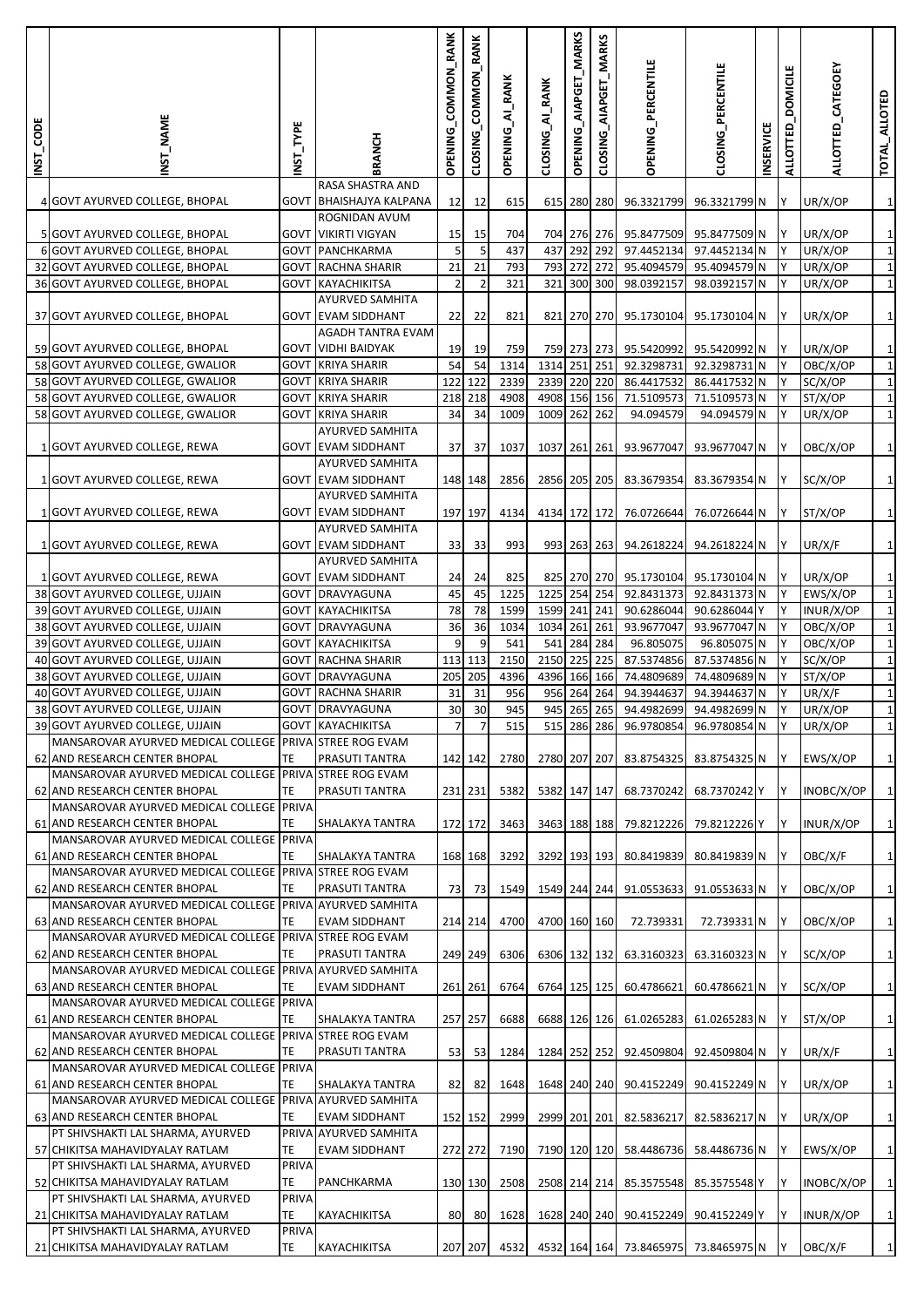| INST_CODE | <b>NAME</b>                                                          | NST_TYPE     | BRANCH                                        | OPENING_COMMON_RANK | RANK<br><b>COMMON</b><br>CLOSING | <b>OPENING_AI_RANK</b> | CLOSING_AI_RANK | OPENING_AIAPGET_MARKS | <b>MARKS</b><br>CLOSING_AIAPGET | OPENING_PERCENTILE                   | CLOSING_PERCENTILE | <b>NSERVICE</b> | <b>DOMICILE</b><br>ALLOTTED | ALLOTTED_CATEGOEY | TOTAL_ALLOTED |
|-----------|----------------------------------------------------------------------|--------------|-----------------------------------------------|---------------------|----------------------------------|------------------------|-----------------|-----------------------|---------------------------------|--------------------------------------|--------------------|-----------------|-----------------------------|-------------------|---------------|
|           | PT SHIVSHAKTI LAL SHARMA, AYURVED<br>52 CHIKITSA MAHAVIDYALAY RATLAM | PRIVA<br>TE  | PANCHKARMA                                    | 291 291             |                                  | 8490                   | 8490 104 104    |                       |                                 |                                      | 50.7266436 N       |                 |                             |                   | $\mathbf{1}$  |
|           | PT SHIVSHAKTI LAL SHARMA, AYURVED                                    |              | PRIVA AYURVED SAMHITA                         |                     |                                  |                        |                 |                       |                                 | 50.7266436                           |                    |                 |                             | OBC/X/OP          |               |
|           | 57 CHIKITSA MAHAVIDYALAY RATLAM                                      | TE<br>PRIVA  | <b>EVAM SIDDHANT</b>                          |                     |                                  | 307 307 10310 10310    |                 | 87                    | -87                             | 40.2191465                           | 40.2191465 N       |                 | ΙY                          | OBC/X/OP          | $\mathbf 1$   |
|           | PT SHIVSHAKTI LAL SHARMA, AYURVED<br>21 CHIKITSA MAHAVIDYALAY RATLAM | TE           | KAYACHIKITSA                                  |                     | 215 215                          | 4826                   | 4826 158 158    |                       |                                 | 72.0242215                           | 72.0242215 N       |                 | Y                           | SC/X/OP           | $\mathbf 1$   |
|           | PT SHIVSHAKTI LAL SHARMA, AYURVED                                    | PRIVA        | <b>AYURVED SAMHITA</b>                        |                     |                                  |                        |                 |                       |                                 |                                      |                    |                 |                             |                   |               |
|           | 57 CHIKITSA MAHAVIDYALAY RATLAM<br>PT SHIVSHAKTI LAL SHARMA, AYURVED | TE<br>PRIVA  | <b>EVAM SIDDHANT</b>                          |                     | 297 297                          | 9180                   | 9180            | 97                    | 97                              | 46.8685121                           | 46.8685121 N       |                 | IY.                         | SC/X/OP           | $\mathbf{1}$  |
|           | 52 CHIKITSA MAHAVIDYALAY RATLAM                                      | TE           | PANCHKARMA                                    |                     | 179 179                          | 3666                   | 3666 183 183    |                       |                                 | 78.6620531                           | 78.6620531 N       |                 | Y                           | UR/X/F            | $\mathbf{1}$  |
|           | PT SHIVSHAKTI LAL SHARMA, AYURVED<br>21 CHIKITSA MAHAVIDYALAY RATLAM | PRIVA<br>TE. | KAYACHIKITSA                                  |                     | 158 158                          | 3151                   | 3151 197 197    |                       |                                 | 81.6435986                           | 81.6435986 N       |                 | IY                          | UR/X/OP           | $\mathbf{1}$  |
|           | PT SHIVSHAKTI LAL SHARMA, AYURVED                                    | PRIVA        |                                               |                     |                                  |                        |                 |                       |                                 |                                      |                    |                 |                             |                   |               |
|           | 52 CHIKITSA MAHAVIDYALAY RATLAM<br>PT SHIVSHAKTI LAL SHARMA, AYURVED | TE<br>PRIVA  | PANCHKARMA<br><b>AYURVED SAMHITA</b>          |                     | 187 187                          | 3860                   | 3860 178 178    |                       |                                 | 77.6239908                           | 77.6239908 N       |                 |                             | UR/X/OP           | $\mathbf 1$   |
|           | 57 CHIKITSA MAHAVIDYALAY RATLAM                                      | TE           | <b>EVAM SIDDHANT</b>                          |                     | 211 211                          | 4639                   | 4639 161 161    |                       |                                 | 73.160323                            | 73.160323 N        |                 | IY                          | UR/X/OP           | $\mathbf{1}$  |
|           | RANI DULAIYYA SMRITI AYURVED COLLEGE<br>9 BHOPAL                     | PRIVA<br>TE  | SWASTHAVRITTA                                 | 251 251             |                                  | 6380                   | 6380 131 131    |                       |                                 | 63.0103806                           | 63.0103806 N       |                 | IY.                         | EWS/X/F           | $\mathbf{1}$  |
|           | RANI DULAIYYA SMRITI AYURVED COLLEGE                                 | PRIVA        |                                               |                     |                                  |                        |                 |                       |                                 |                                      |                    |                 |                             |                   |               |
|           | 12 BHOPAL<br>RANI DULAIYYA SMRITI AYURVED COLLEGE                    | TE.<br>PRIVA | PANCHKARMA                                    |                     | 176 176                          | 3589                   | 3589 185 185    |                       |                                 | 79.0426759                           | 79.0426759 N       |                 | IY                          | EWS/X/OP          | $\mathbf 1$   |
|           | 13 BHOPAL                                                            | TE           | DRAVYAGUNA                                    |                     | 279 279                          | 7645                   | 7645 114 114    |                       |                                 | 55.8189158                           | 55.8189158 N       |                 | ΙY                          | EWS/X/OP          | $\mathbf 1$   |
|           | RANI DULAIYYA SMRITI AYURVED COLLEGE<br>12 BHOPAL                    | PRIVA<br>TE. | PANCHKARMA                                    |                     | 194 194                          | 4053                   | 4053 173 173    |                       |                                 | 76.3379469                           | 76.3379469 Y       |                 | Y                           | INOBC/X/OP        | $\mathbf 1$   |
|           | RANI DULAIYYA SMRITI AYURVED COLLEGE                                 | PRIVA        |                                               |                     |                                  |                        |                 |                       |                                 |                                      |                    |                 |                             |                   |               |
|           | 9 BHOPAL<br>RANI DULAIYYA SMRITI AYURVED COLLEGE                     | TE<br>PRIVA  | SWASTHAVRITTA                                 |                     | 178 178                          | 3665                   | 3665 183 183    |                       |                                 | 78.6620531                           | 78.6620531 Y       |                 | ΙY                          | INSC/X/OP         | $\mathbf 1$   |
|           | <b>15 BHOPAL</b>                                                     | TE           | SHALYA TANTRA                                 |                     | 239 239                          | 5677                   | 5677 142 142    |                       |                                 | 66.9665513                           | 66.9665513 Y       |                 | ΙY                          | INST/X/OP         | $\mathbf 1$   |
|           | RANI DULAIYYA SMRITI AYURVED COLLEGE<br>10 BHOPAL                    | PRIVA<br>TE  | KAUMARBHRITYA                                 |                     | 185 185                          | 3853                   | 3853 178 178    |                       |                                 | 77.6239908                           | 77.6239908 Y       |                 | Y                           | INUR/X/OP         | $\mathbf 1$   |
|           | RANI DULAIYYA SMRITI AYURVED COLLEGE                                 | PRIVA        |                                               |                     |                                  |                        |                 |                       |                                 |                                      |                    |                 |                             |                   |               |
|           | 10 BHOPAL<br>RANI DULAIYYA SMRITI AYURVED COLLEGE                    | TE<br>PRIVA  | KAUMARBHRITYA                                 |                     | 177 177                          | 3650                   | 3650 184 184    |                       |                                 | 78.8696655                           | 78.8696655 N       |                 | Y                           | OBC/X/F           | $\mathbf 1$   |
|           | 11 BHOPAL                                                            | TE           | <b>AGADH TANTRA</b>                           |                     | 255 255                          | 6642                   |                 |                       |                                 | 6642 127 127 61.4821223 61.4821223 N |                    |                 | Iv.                         | OBC/X/F           | $\mathbf{1}$  |
|           | RANI DULAIYYA SMRITI AYURVED COLLEGE<br><b>15 BHOPAL</b>             | PRIVA<br>TE  | SHALYA TANTRA                                 |                     | 175 175                          | 3510                   | 3510 187 187    |                       |                                 | 79.567474                            | 79.567474 N        |                 | ΙY                          | OBC/X/F           | $\mathbf{1}$  |
|           | RANI DULAIYYA SMRITI AYURVED COLLEGE                                 |              | PRIVA AYURVED SAMHITA                         |                     |                                  |                        |                 |                       |                                 |                                      |                    |                 |                             |                   |               |
|           | 7 BHOPAL<br>RANI DULAIYYA SMRITI AYURVED COLLEGE                     | TE<br>PRIVA  | <b>EVAM SIDDHANT</b>                          |                     | 220 220                          | 4950                   | 4950 155 155    |                       |                                 | 71.1361015                           | 71.1361015 N       |                 | Y                           | OBC/X/OP          | $\mathbf{1}$  |
|           | 8 BHOPAL                                                             | TE           | RACHNA SHARIR                                 |                     |                                  | 305 305 10080 10080    |                 | 89                    | 89                              | 41.4648212                           | 41.4648212 N       |                 | Y                           | OBC/X/OP          | $\mathbf{1}$  |
|           | RANI DULAIYYA SMRITI AYURVED COLLEGE<br>9 BHOPAL                     | PRIVA<br>TE  | SWASTHAVRITTA                                 |                     | 252 252                          | 6486                   | 6486 130 130    |                       |                                 | 62.4625144                           | 62.4625144 N       |                 |                             | OBC/X/OP          | $\mathbf 1$   |
|           | RANI DULAIYYA SMRITI AYURVED COLLEGE                                 | PRIVA        |                                               |                     |                                  |                        |                 |                       |                                 |                                      |                    |                 |                             |                   |               |
|           | 13 BHOPAL<br>RANI DULAIYYA SMRITI AYURVED COLLEGE                    | TE           | DRAVYAGUNA<br>PRIVA RASA SHASTRA AND          |                     | 236 236                          | 5578                   | 5578 144 144    |                       |                                 | 67.6643599                           | 67.6643599 N       |                 | Y                           | OBC/X/OP          | $\mathbf 1$   |
|           | 14 BHOPAL                                                            | TE           | BHAISHAJYKALPNA                               |                     | 294 294                          | 8798                   | 8798 101 101    |                       |                                 | 49.1522491                           | 49.1522491 N       |                 | Y                           | OBC/X/OP          | $\mathbf 1$   |
|           | RANI DULAIYYA SMRITI AYURVED COLLEGE<br><b>15 BHOPAL</b>             | PRIVA<br>TE  | SHALYA TANTRA                                 |                     | 301 301                          | 9708                   | 9708            | 92                    | -92                             | 43.5755479                           | 43.5755479 N       |                 | Y                           | SC/X/F            | $\mathbf{1}$  |
|           | RANI DULAIYYA SMRITI AYURVED COLLEGE                                 |              | PRIVA AYURVED SAMHITA                         |                     |                                  |                        |                 |                       |                                 |                                      |                    |                 |                             |                   |               |
|           | 7 BHOPAL<br>RANI DULAIYYA SMRITI AYURVED COLLEGE                     | TE<br>PRIVA  | <b>EVAM SIDDHANT</b>                          |                     | 208 208                          | 4538                   | 4538 163 163    |                       |                                 | 73.627451                            | 73.627451 N        |                 |                             | SC/X/OP           | $\mathbf{1}$  |
|           | 11 BHOPAL                                                            | TE           | AGADH TANTRA                                  |                     | 303 303                          | 9916                   | 9916            | 90                    | 90                              | 41.9665513                           | 41.9665513 N       |                 | Y                           | SC/X/OP           | $\mathbf{1}$  |
|           | RANI DULAIYYA SMRITI AYURVED COLLEGE<br>8 BHOPAL                     | PRIVA<br>TE  | RACHNA SHARIR                                 | 241 241             |                                  | 5844                   | 5844 140 140    |                       |                                 | 66.2456747                           | 66.2456747 N       |                 | Υ                           | UR/X/F            | $\mathbf{1}$  |
|           | RANI DULAIYYA SMRITI AYURVED COLLEGE                                 | PRIVA        |                                               |                     |                                  |                        |                 |                       |                                 |                                      |                    |                 |                             |                   |               |
|           | 9 BHOPAL<br>RANI DULAIYYA SMRITI AYURVED COLLEGE                     | TE<br>PRIVA  | SWASTHAVRITTA                                 |                     | 246 246                          | 6085                   | 6085 135 135    |                       |                                 | 64.3540946                           | 64.3540946 N       |                 | Y                           | UR/X/F            | $\mathbf{1}$  |
|           | 13 BHOPAL                                                            | TE           | DRAVYAGUNA                                    |                     | 206 206                          | 4531                   | 4531 164 164    |                       |                                 | 73.8465975                           | 73.8465975 N       |                 |                             | UR/X/F            | $\mathbf{1}$  |
|           | RANI DULAIYYA SMRITI AYURVED COLLEGE<br>7 BHOPAL                     | TE           | PRIVA AYURVED SAMHITA<br><b>EVAM SIDDHANT</b> |                     | 167 167                          | 3271                   | 3271 194 194    |                       |                                 | 81.0265283                           | 81.0265283 N       |                 | Υ                           | UR/X/OP           | $\mathbf{1}$  |
|           | RANI DULAIYYA SMRITI AYURVED COLLEGE                                 | <b>PRIVA</b> |                                               |                     |                                  |                        |                 |                       |                                 |                                      |                    |                 |                             |                   |               |
|           | 10 BHOPAL<br>RANI DULAIYYA SMRITI AYURVED COLLEGE                    | TE<br>PRIVA  | KAUMARBHRITYA                                 |                     | 145 145                          | 2826                   | 2826 206 206    |                       |                                 | 83.633218                            | 83.633218 N        |                 | Υ                           | UR/X/OP           | $\mathbf{1}$  |
|           | 11 BHOPAL                                                            | TE           | AGADH TANTRA                                  |                     | 151 151                          | 2938                   | 2938 203 203    |                       |                                 | 82.9700115                           | 82.9700115 N       |                 | Y                           | UR/X/OP           | $\mathbf{1}$  |
|           | RANI DULAIYYA SMRITI AYURVED COLLEGE<br>12 BHOPAL                    | PRIVA<br>TE  | PANCHKARMA                                    | 68                  | 68                               | 1489                   | 1489 245 245    |                       |                                 | 91.2110727                           | 91.2110727 N       |                 |                             | UR/X/OP           | $\mathbf{1}$  |
|           |                                                                      |              |                                               |                     |                                  |                        |                 |                       |                                 |                                      |                    |                 |                             |                   |               |